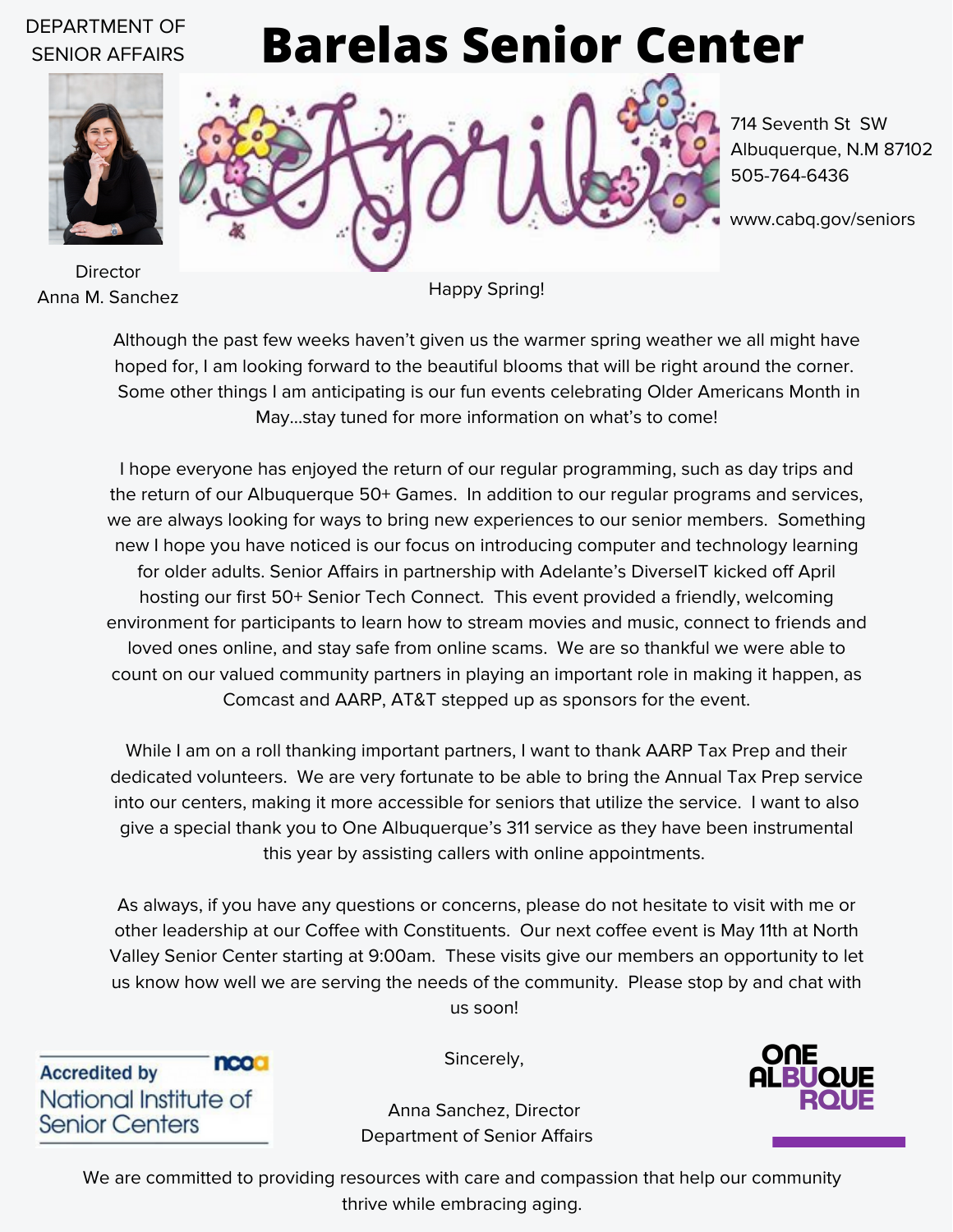# **Activities**

### Arts and Crafts

Ceramics - Mondays & Wednesday 9:00 am - Noon Retablos- Tuesday 9:00 am - 11:30 am Tin - Tuesday 1:00 pm - 4:00 pm Beginning Acrylic Painting - Tuesday 9:00 am - Noon Offbeat Artists- 1st & 3rd Friday 1:00 - 3:00 PM Crochet with Rafaelita- Thursday 10:30 am -1:00 pm

#### Dance/Exercise

Line Dance- Beginner Wednesday 9:00 am - 10:00 am Line Dance - High Beginner- Wednesday 10:15am - 11:15 am Line Dance- Intermediate - Friday 9:30 am - 11:00 am

#### **Cards & Games**

**Billiards** Board Games and Puzzles Monday-Friday 8:00 am - 5:00 pm Bingo - Tuesdays 2:00pm - 4:15 pm

#### **Exercise**

Pilates- Mondays 8:30 am - 9:30 am Pickleball - Monday 1:30 pm - 3:30 pm Senior Aerobics - Tuesday 10:00 am - 11:00 am Senior Aerobics - Thursday 2:30 pm - 3:30 pm Yoga - Thursday 9:00am-10:00 am Tai Chi for Health -Thursdays 1:15 pm - 2:15 pm

### Garden

On going garden activities

#### **Language**

Italian - Thursdays 1:30 pm - 2:30 pm

### Dance to Live Music



\$3/person Fridays 1:30 pm - 4:00 pm

April 1st **Paul Pino & The Tone Daddies** April 8th La Raza

## April 15th **No Dance**

April 22nd Desert Springs April 29th Chili Bean Express

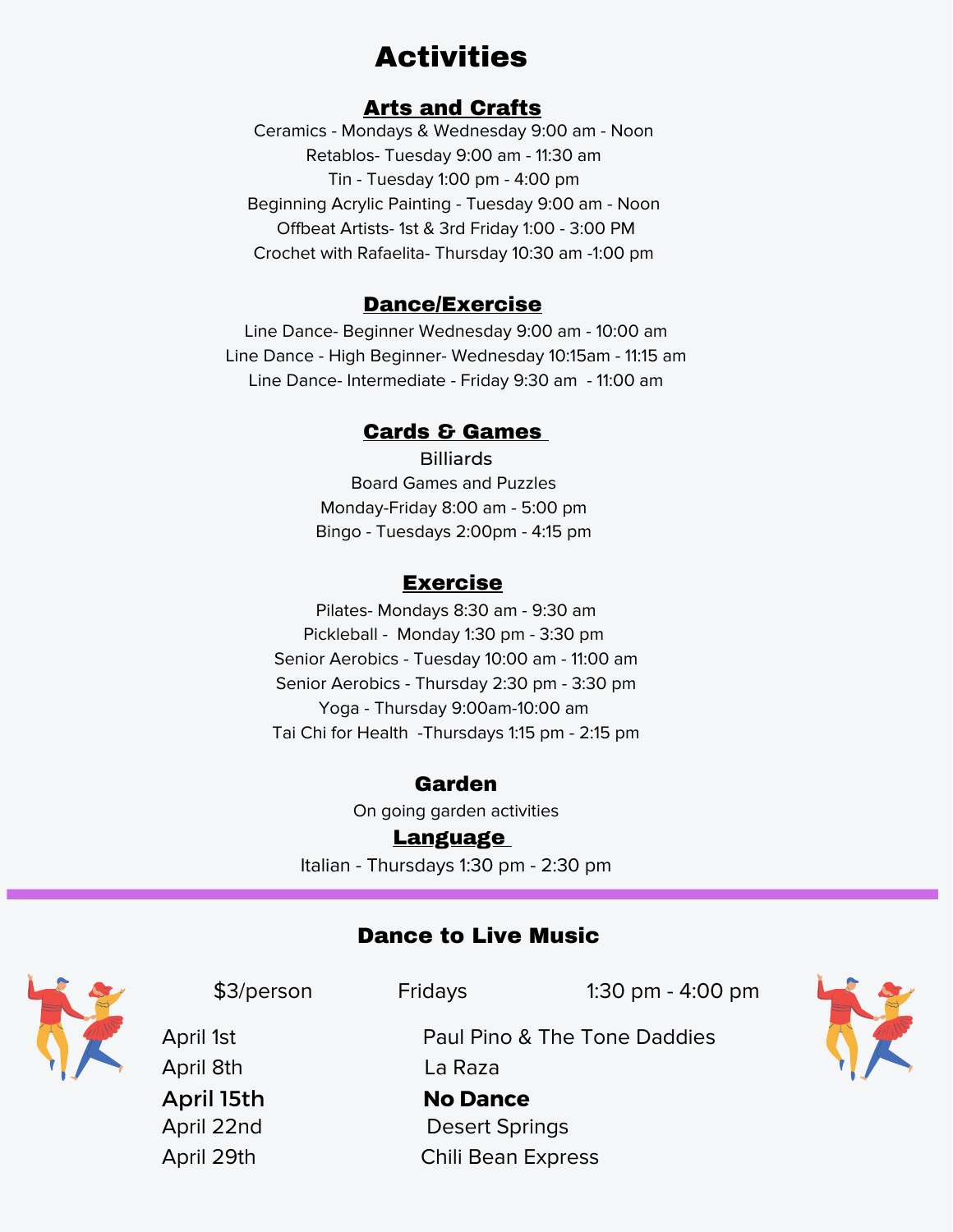

Amy Biehl Students will be here to give one on one help to seniors.

Thursday, April 14th

1:00 pm - 3:00 pm



## **Trips**

A minimum of three people must sign up for weekly trips in order for the van to depart.

### Gutierrez-Hubbell House

### Walmart

### Santa Fe Market

Thursday, April 7 th Check In: 9:30 am - Return 2:00 pm

Monday, April 4th & 18th 9:30 am - 11:30 am

Saturday April 16th Check In 8:00 am - Return 4:30 pm

## AARP Smart Driver

This four hour class provides techniques for coping with change in vision, hearing & reaction time, along with the rules of the road. Anyone 50+ may take this class & may receive a discount on insurance

premiums.

Cost:\$20 for AARP Members \$25 for non-AARP Members

(Checks or Money Orders Only Accepted. NO CASH) Sign Up at the front desk or call 505-764-6436

Scheduled the third Wednesday of every month, 12:30 pm - 4:30 pm

### Senior Citizen's Law Office

Provides general legal information. Divorces, wills and criminal issues are not included. Please call 265-2300 for more information and to schedule an appointment for

### **Thursday, April 14th**

10:30 am - 12:30 pm

## Power of Attorney Workshop

Friday April 22nd 10:00 am - 12:00 pm Sign up at the front desk

### GEHM Clinic

Wednesday, April 20th 8:30 AM - 11:00 AM

Nurse-managed clinics provide a variety of health promotion services for persons 55 and over. Services include: blood pressure & diabetes screening; health assessments; counseling related to nutrition, health problems, aging process, medication management; diabetic self-management education and more.



**Cruella** Wednesday, April 13th 1:15 pm

## Oscar Movies Winners



**King Richard** Wednesday, April 27th 1:15 pm